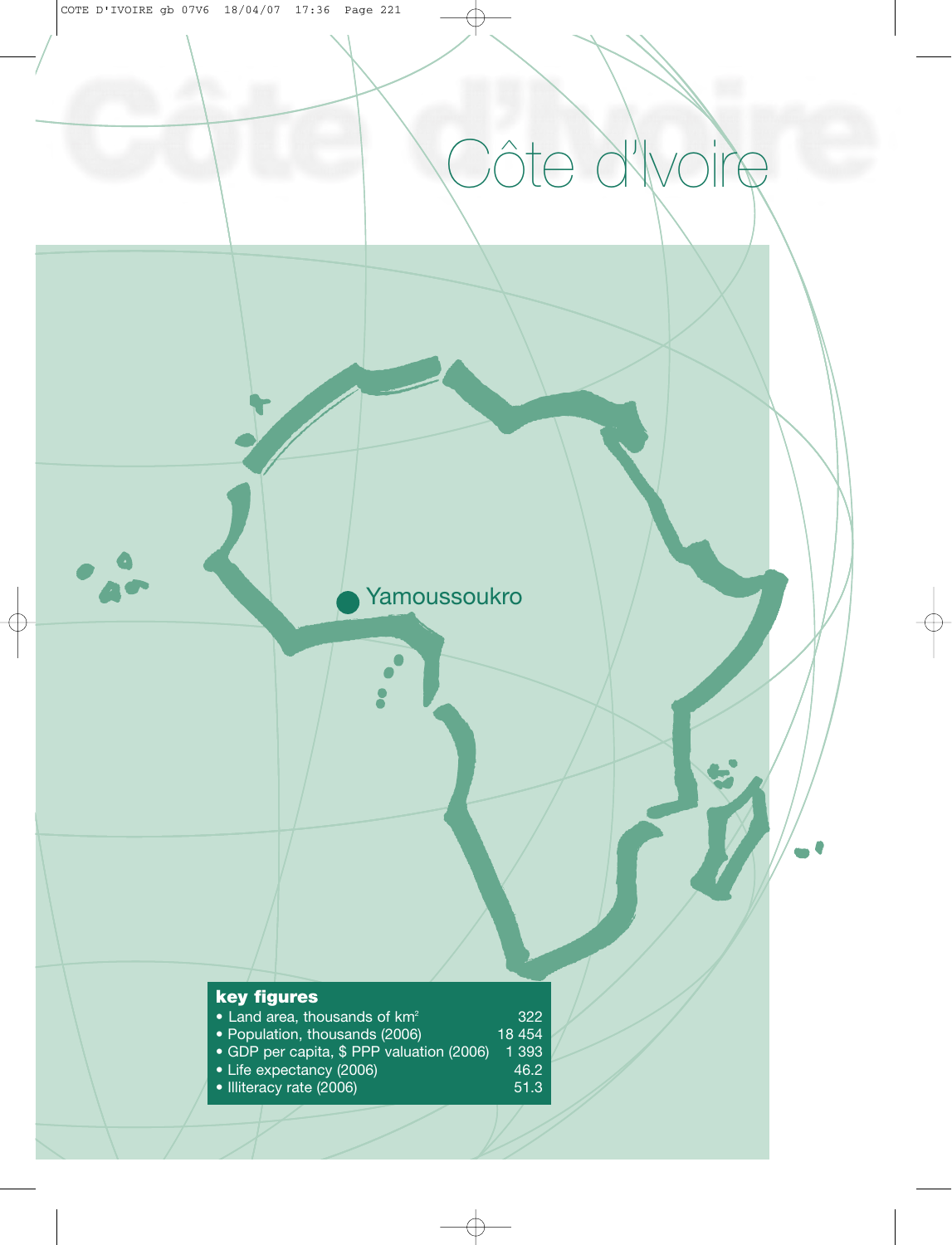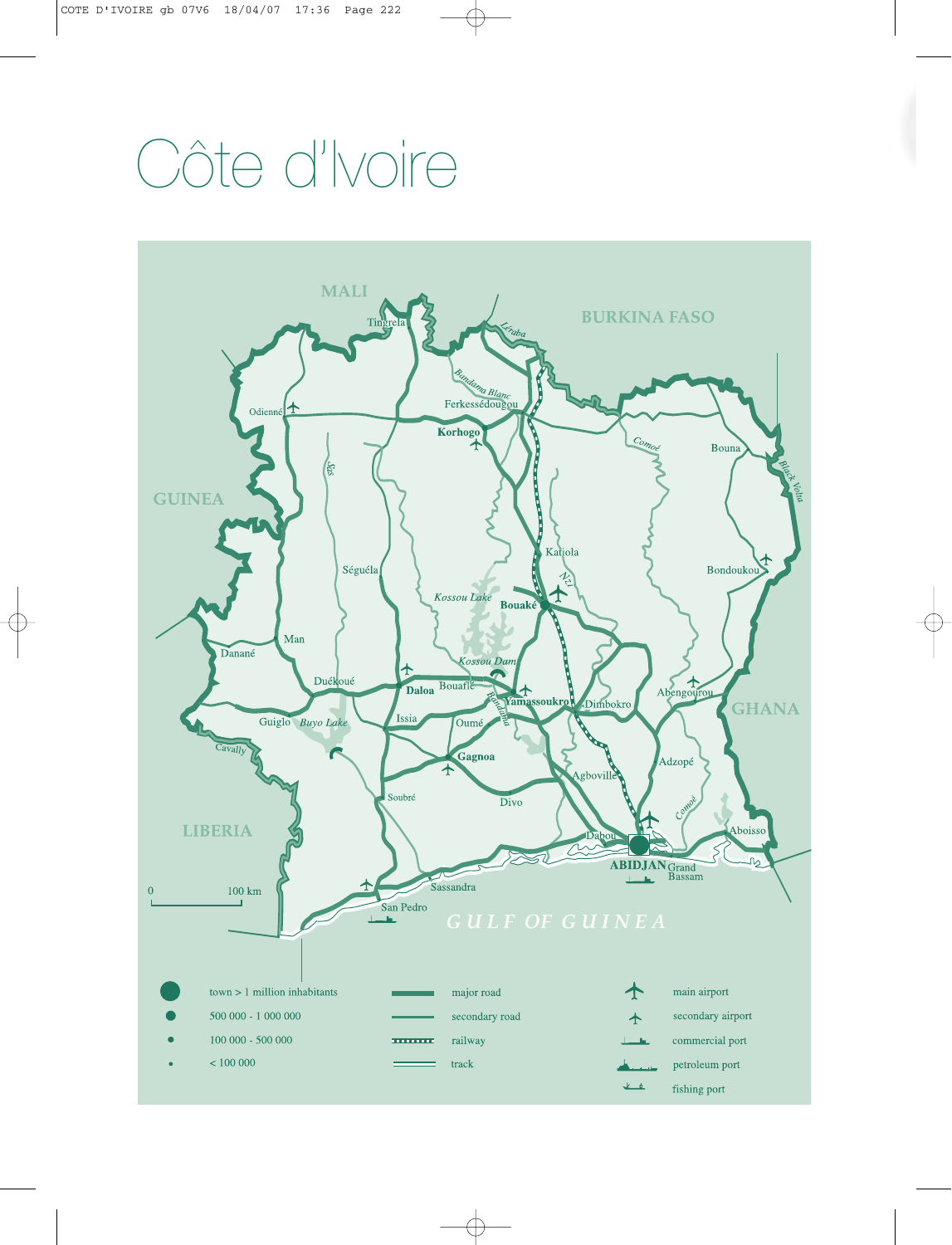**D**ESPITE THE POLITICAL CRISIS THAT HAS been ongoing since 2002, Côte d'Ivoire's economy nonetheless registered growth estimated at 1.2 per cent in 2006, following a 1.8 per cent increase in 2005. In 2005 growth was stimulated by the start of construction of new oil wells and the arrival of new telecommunication operators on the market. The slowdown observed in 2006 resulted from delays in the start of reconstruction works, themselves incurred by delays in the peace process and an ongoing climate of insecurity.

At the political level, 2006 was marked by the collapse of UN resolution 1633, which meant that elections could not take place; it was also marked by

the voting of a new resolution 1721 prolonging the mandate of the president of the republic for one year and maintaining the prime minister in power. The year was equally marked by the toxic

**Growth has been positive since 2005, thanks to new oil wells and the arrival of new telecommunications operators.** 

waste scandal, which led to the resignation of the government for the first time in the history of the country.

*223*

### Figure 1 **- Real GDP Growth and Per Capita GDP** (\$ PPP at current prices)



**Source:** National Statistics Office data.

http://*[dx.doi.org/10.1787/125480464137](http://dx.doi.org/10.1787/125480464137)*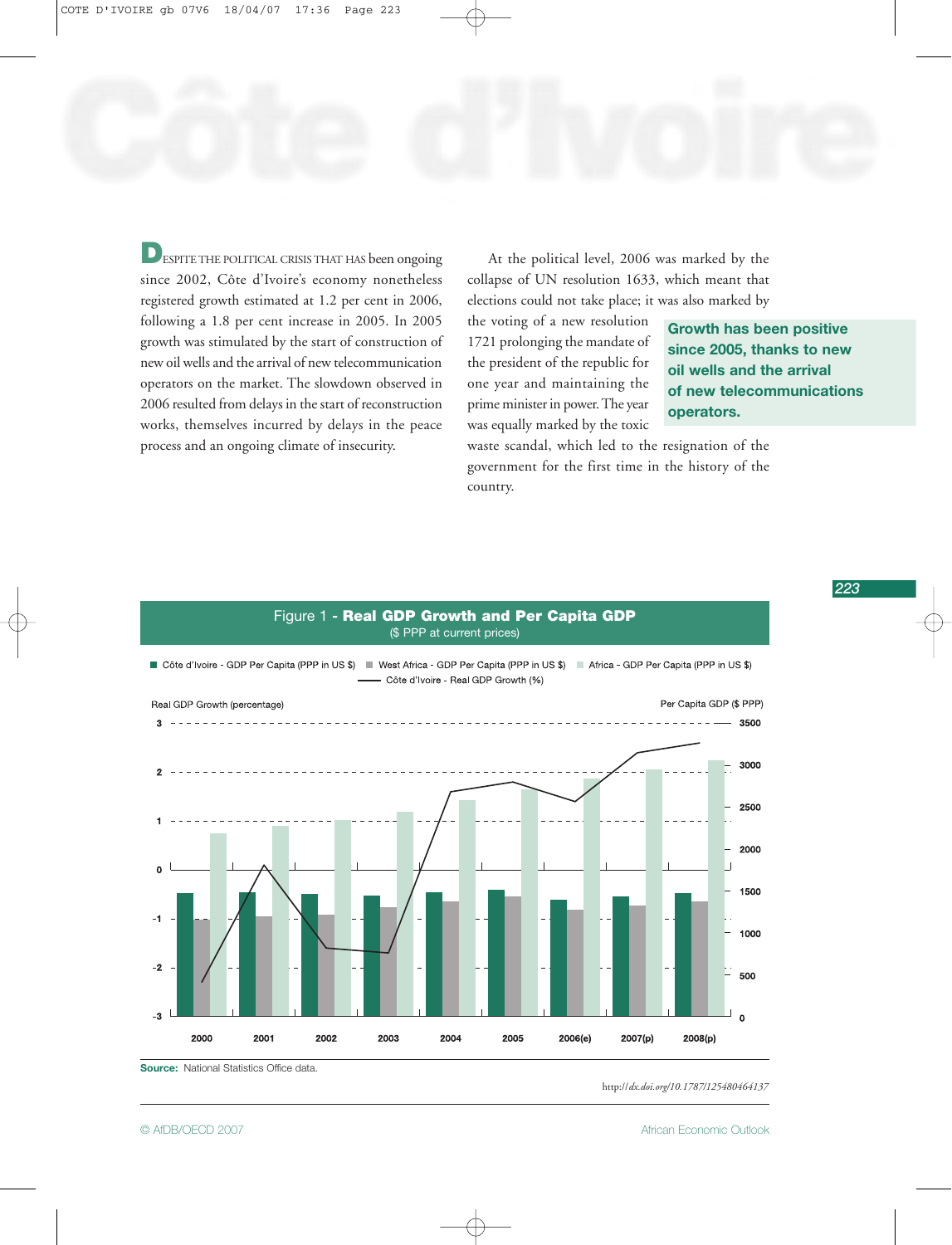## **Recent Economic Developments**

In 2006, preliminary results for the first nine months of the year indicated a 2.4 per cent growth in food production over the 2006/07 agricultural campaign against 2.8 per cent in 2005/06, owing to favourable climactic conditions. With regard to production of principal export crops, the cotton harvest increased by 11.3 per cent year on year, reaching 256 000 tonnes. Since the 2002 crisis, cotton production, which is mostly based in the north of the country, has encountered considerable difficulties in terms of supply (phytosanitary products and fuel), financing and transport. Nevertheless, the corrective measures taken by producers to remedy the input supply difficulties seem to have borne fruit. Coffee production increased by 2.7 per cent to reach 115 000 tonnes, while cocoa production is estimated at 1 350 000 tonnes, 3.6 per cent more than in 2005/06. The coffee-cocoa sector is comprised of around 600 000 farms and provides a living, directly or indirectly, for nearly 6 million people. Thanks to its geographical location (in the southern and south-eastern part of the country) production suffered comparatively less from the effects of the crisis.

Cocoa production also benefited from the securing of the transport corridors between production zones and the ports, notably that of San Pedro. All the same, the sector has been weakened by the crisis, in particular because of cocoa smuggling to Ghana and Burkina Faso, and is suffering from the significant impact of institutional factors. Effectively, high taxes on cocoa exports tend to unbalance the distribution of profits, to the detriment of producers. The export tax (*Droit Unique de Sortie* - DUS) and various other taxes are estimated at more than 300 CFA francs per kilogramme for a factory purchase price of around 350 to 380 CFA francs per kilogramme. This level of taxation weighs equally on the price competitiveness of the sector. Against this background the national association of coffee and cocoa producers (*Association Nationale des Producteurs de Café-cacao de Côte d'Ivoire* - ANAPROCI) that unites the majority of the 600 000 planters in the country, has denounced the new purchase price for beans set by the coffee and cocoa exchange (target/indicative purchase price margin *Bourse du Café et du Cacao* - BCC) which was fixed at 400 CFA francs per kilogramme. The planters had called for 600 CFA francs per kilogramme, deeming the price of 400 CFA francs low given the high taxes, and furthermore called for a reduction of 100 CFA francs per kilogramme of the DUS, which is currently 220 CFA francs per kilogramme.

It would appear that productivity in the coffeecocoa sector has registered a general decrease, probably linked both to ageing of the production fields and to fewer phytosanitary treatments. Indeed, without a guaranteed minimum price and with producer prices so low, the latter are finding it difficult to apply effective treatments, which also have an impact on the quality of the beans produced. To this end, since December 2006 the European Union has financed a coffee-cocoa quality improvement programme worth 1.2 million CFA francs, to be executed by the Ministry of Agriculture, with the help of the United Nations Industrial Development Organization (UNIDO). The programme's aim is to prevent the contamination of coffee and cocoa beans with Ochratoxin A, a toxin produced by micro fungi.

In the mining sector, activity was highly dynamic in 2005, due to the combined effect of a net expansion in oil extraction and an increase of gold and gas production. Following the activation of the Baobab oilfield in August 2005, oil production has registered strong growth (more than 83.2 per cent) for the fourth consecutive year since 2002, with record production of 14.5 million barrels (almost 2 million tonnes). Gold production reached 1 637.7 kilogrammes, which represents growth of 28.7 per cent over 2004, coinciding with the implementation of security measures and the relative calm observed in production zones. After having increased by 10 per cent in 2005 to reach 1 742.3 million m3 , gas production fell in 2006 as a result of the silting up of wells. Because of its location in the northern zone, no statistics regarding diamond production exist.

Activity in the secondary sector, which had suffered more than the primary sector from the intensification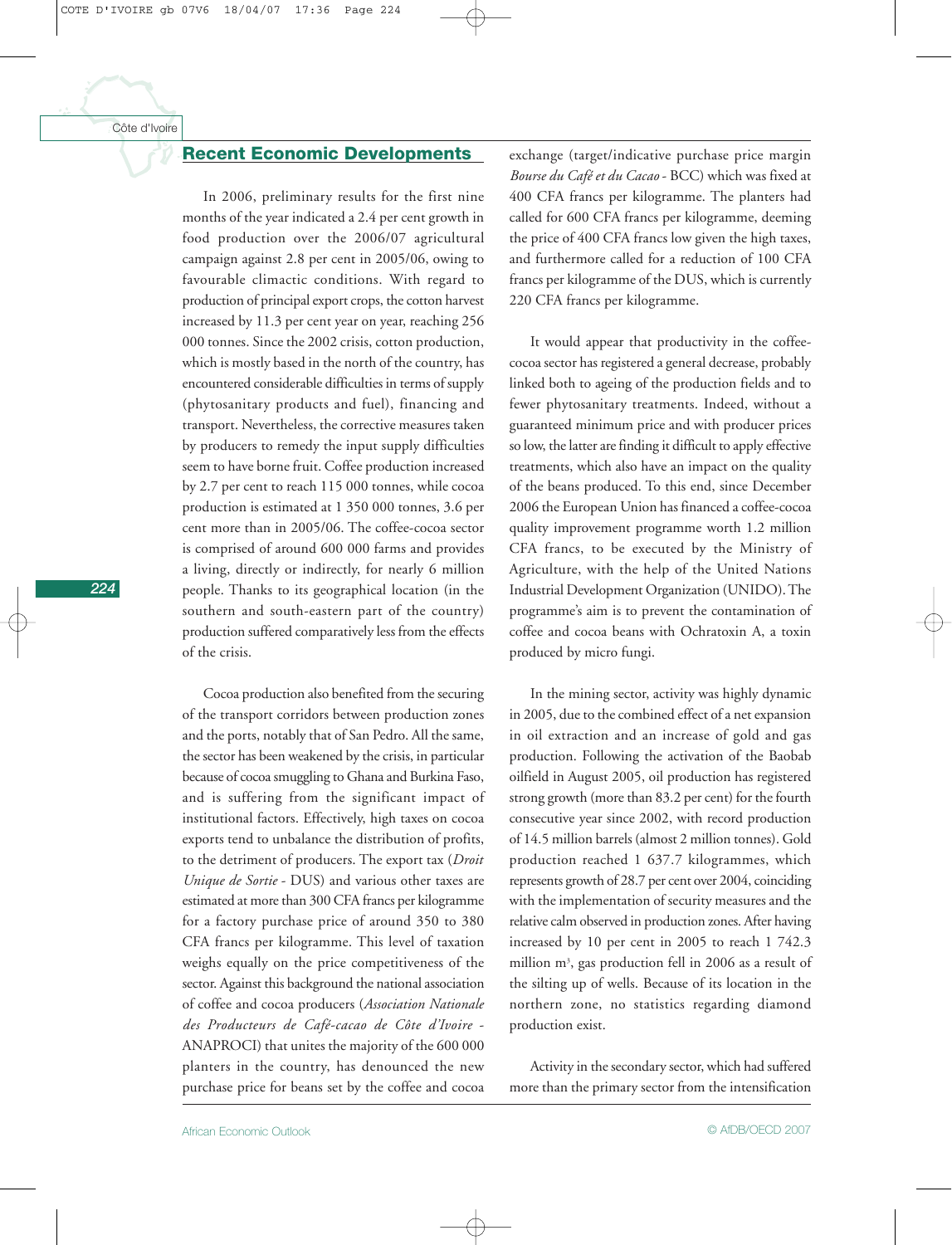

**Source:** Authors' estimates based on Ministry of Economy and Finance data.

http://*[dx.doi.org/10.1787/844744475874](http://dx.doi.org/10.1787/844744475874)*

of political troubles at the end of 2004, recorded an upturn in 2005, with the industrial production index growing by 3.7 per cent compared to 3.2 per cent in 2004. The textile-shoes and wood sectors also suffered the effects of the political crisis, production again showing a strong decrease compared with 2004. Over the first seven months of 2006, industrial production grew by 10.6 per cent, an evolution essentially due to the strong increase in the index of the extraction industries, with oil and gas production practically doubling. On the other hand, manufacturing industries declined by 0.9 per cent as a result of the 4.5 per cent decrease in agro alimentary production and the 22 per cent decrease in textile industry production, their subindicators decreasing by 4.5 per cent and 22 per cent respectively. The electricity, gas and water sectors for their part have fallen by 1.7 per cent.

The tertiary sector has suffered most from the economic impact of the political troubles. In 2005, almost all branches of the sector recorded a slowdown. Overall maritime traffic (18.6 million tonnes) only increased by 5 per cent in 2005 compared with 17.7 per cent in 2004. Air transport posted mediocre results, with the overall number of passengers decreasing in 2005. Retail sales, measured by the sales index, remained stable (up 0.6 per cent) in 2005. Over the first nine months of 2006, the retail sales index declined by 0.9 per cent due to the effect of the downturn in sales of oil products, cars, motorcycles and parts. The distribution sector fell victim to the negative effects of the toxic waste scandal.

On the demand side, growth was fed by the resumption of external demand and a light recovery in

| Table 1 - Demand Composition (percentage of GDP) |         |                                              |         |         |                            |  |  |  |  |
|--------------------------------------------------|---------|----------------------------------------------|---------|---------|----------------------------|--|--|--|--|
|                                                  | 1998    | 2005                                         | 2006(e) | 2007(p) | 2008(p)                    |  |  |  |  |
|                                                  |         | <b>Percentage of GDP</b><br>(current prices) |         |         | Percentage changes, volume |  |  |  |  |
| <b>Gross capital formation</b>                   | 16.0    | 9.3                                          | $-4.3$  | 2.1     | 6.4                        |  |  |  |  |
| Public                                           | 6.0     | 2.7                                          | $-10.0$ | 5.0     | 10.0                       |  |  |  |  |
| Private                                          | 10.0    | 6.6                                          | $-2.0$  | 1.0     | 5.0                        |  |  |  |  |
| Consumption                                      | 76.2    | 84.2                                         | 2.4     | 2.7     | 2.7                        |  |  |  |  |
| Public                                           | 10.0    | 13.9                                         | 4.0     | 3.5     | 4.1                        |  |  |  |  |
| Private                                          | 66.2    | 70.3                                         | 2.1     | 2.5     | 2.5                        |  |  |  |  |
| <b>External sector</b>                           | 7.8     | 6.5                                          |         |         |                            |  |  |  |  |
| Exports                                          | 36.9    | 50.6                                         | 2.1     | 1.8     | 2.2                        |  |  |  |  |
| Imports                                          | $-29.1$ | $-44.1$                                      | 3.3     | 2.5     | 3.5                        |  |  |  |  |

**Source:** National Statistics Office data; estimates (e) and projections (p) based on authors' calculations

http://*[dx.doi.org/10.1787/686577802785](http://dx.doi.org/10.1787/686577802785)*

Côte d'Ivoire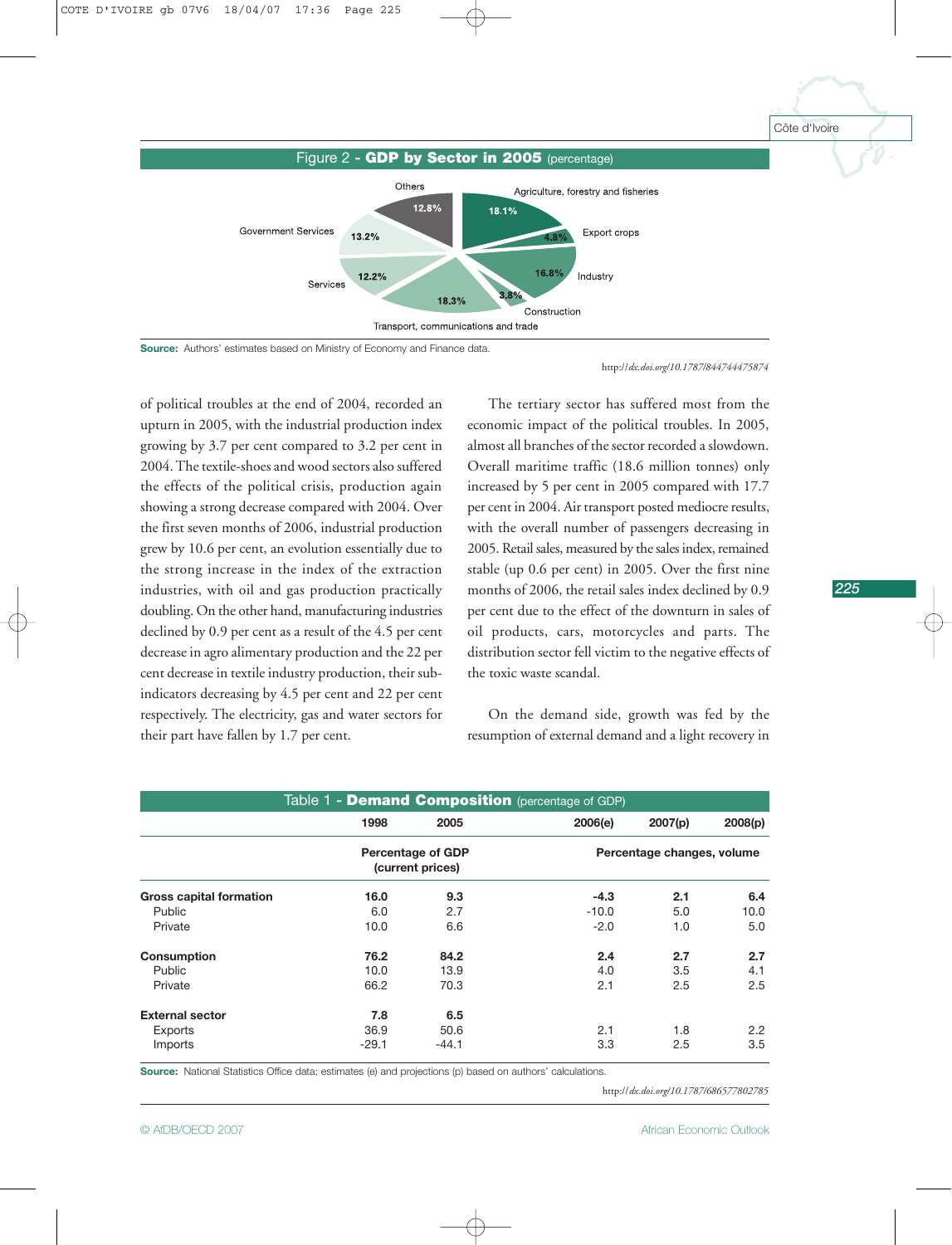domestic consumption. It is estimated that final consumption increased by 2.4 per cent in 2006. However, investments decreased by 4.3 per cent, mainly due to the fall in public investment (down 10.2 per cent) and, less obviously, a slump in private investment (down 2.0 per cent). A light recovery is forecast for 2007 and 2008.

### **Macroeconomic Policy**

### *Fiscal Policy*

In 2005, the ongoing crisis continued to weaken the fiscal policy implemented by the Côte d'Ivoire government. Revenues were 1 251.2 billion CFA francs, an increase of only 0.7 per cent compared to 2004, which can be explained by the closure of numerous small and medium-sized enterprises (SME), which reduced the tax base and intensified the dependence of the budget on coffee and cocoa taxes. Unfortunately, the coffee and cocoa sector has also experienced a number of difficulties, including smuggling of part of production to neighbouring countries, and malfunctions in the customs services, which have weighed on revenues. The revenue losses recorded on the DUS export tax have been offset by better performance by the *Direction Générale des Impôts* (Inland Revenue), notably in taxcollection on profits. Public spending, valued at 1 704.6 billion CFA francs in 2005, increased by 2.3 per cent over 2004, due to a more than 7.7 per cent rise in current expenditure, which accounted for 80 per cent of total public spending in 2005. Interest payments on public debt have decreased consistently since 2001. The fiscal deficit (commitment basis, including grants) was valued at 138.8 billion CFA francs, or 1.7 per cent of GDP for 2005. In 2006, the situation was reversed; the *Direction Générale des Douanes* (Customs) posted higher revenue than expected, while the *Direction Générale des Impôts* (Inland Revenue) posted less.

Adopted over a year late by the Council of Ministers on 14 June 2006, the 2006 budget rests on the assumption of an emergence from the crisis, with a prudent but positive macroeconomic forecast. It is balanced at 1 965.3 billion CFA francs, an increase of 13.3 per cent compared with 2005, and is aimed at

financing government priority actions related to a return to peace (demobilisation, disarmament and reinsertion, identification, organisation of elections). State resources for 2006 are calculated at 1 965.3 billion CFA francs, of which 1 535.9 billion CFA francs are from domestic resources, or 78 per cent of the total, external resources representing the more modest amount of 429.4 billion CFA francs. The main multilateral and bilateral stakeholders financing programmes to emerge from the crisis through scheduled donations, calculated at 93.6 billion CFA francs, are the World Bank, the International Monetary Fund (IMF), the UN Development Programme, the European Union, France, Belgium and Denmark. State expenditure for Côte d'Ivoire reached 1 965.3 billion CFA francs in 2006, which represents an increase of 13 per cent, principally due to efforts devoted to building peace. Recurrent expenditure represents 1 091.5 billion CFA francs, or 55.5 per cent of the total, and is allocated as follows: personnel (586.3 billion CFA francs), subscriptions/supplies (35 billion CFA francs) and operations (470.2 billion CFA francs). Debt servicing is assessed at 576.4 billion CFA francs, or more than 29 per cent of the total budget (84 per cent of the amount executed in 2005) covering all current instalments.

Under the fiscal annex of the 2006 Finance Act, the reforms undertaken by the state since 2001 have been continued. This authorises a certain number of measures, of which the most important is the lowering of the commercial tax rate, from 35 per cent to 27 per cent on industrial and commercial profits (*bénéfices industriels et commerciaux* - BIC) and on commercial agricultural profits. The 25 per cent tax rate applicable to new information technologies and to small and medium-sized industries (SMI) has been extended to all SMEs. This measure is the result of negotiation between the private sector, notably the Côte d'Ivoire employers, and the Minister of Economy and Finance. The following measures should also be noted: *i*) cancellation of some tax arrears that were due on 31 December 2004; *ii*) improvement of procedures and reimbursement of VAT tax credits; and, *iii*) implementation of state control. The intended aim is to simplify the VAT reimbursement procedure for corporations.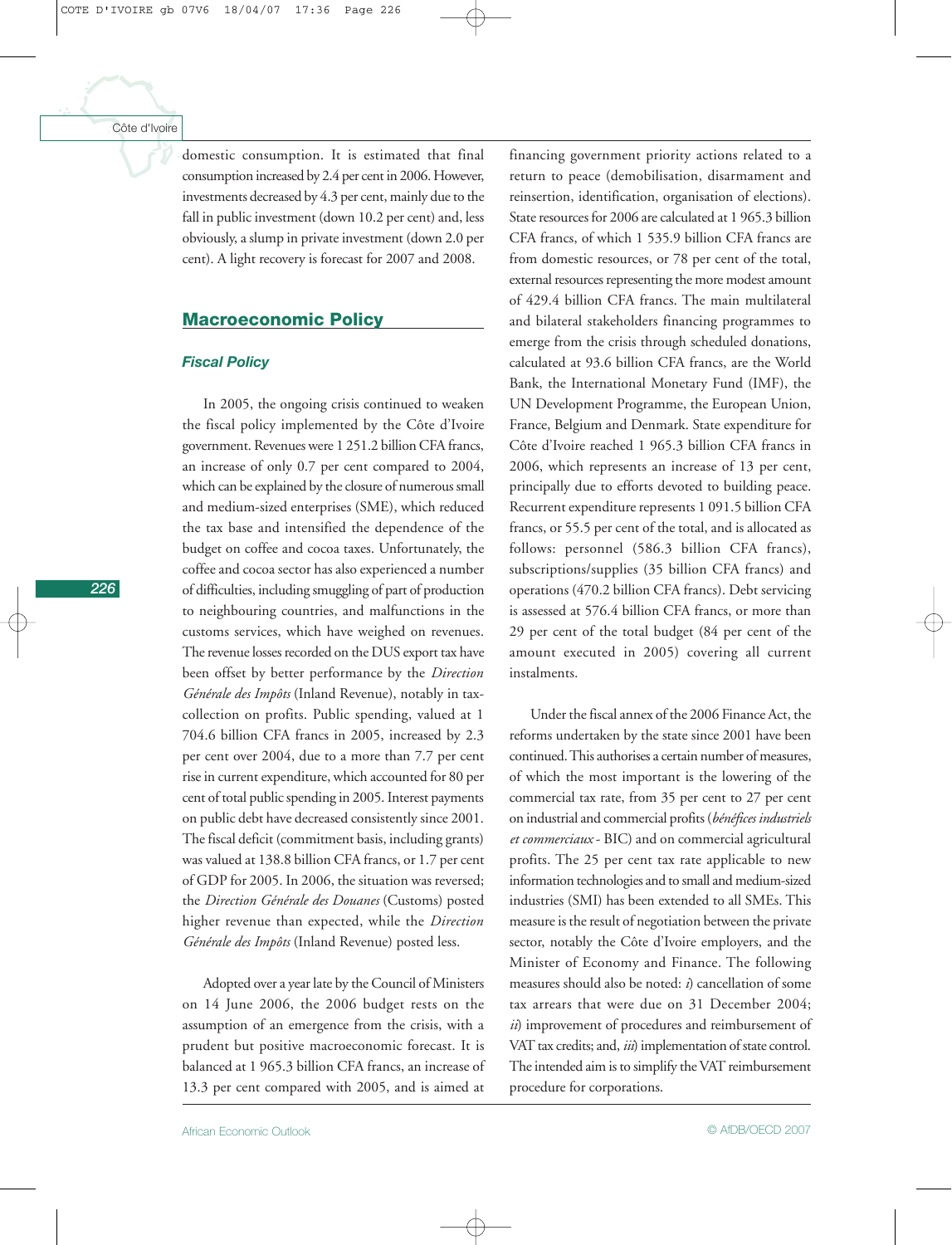| Table 2 - Public Finances (percentage of GDP)    |               |               |               |               |                  |                  |                |
|--------------------------------------------------|---------------|---------------|---------------|---------------|------------------|------------------|----------------|
|                                                  | 1998          | 2003          | 2004          | 2005          | 2006(e)          | 2007(p)          | 2008(p)        |
| Total revenue and grants                         | 19.1          | 17.6          | 18.5          | 18.2          | 17.9             | 17.7             | 17.6           |
| Tax revenue                                      | 15.1          | 15.0          | 15.2          | 14.5          | 15.0             | 14.6             | 14.5           |
| Grants                                           | 0.7           | 0.5           | 0.9           | 1.1           | 0.3              | 0.5              | 0.5            |
| <b>Consolidated expenditure</b>                  | 20.7          | 20.2          | 20.4          | 19.9          | 19.9             | 19.8             | 20.0           |
| Current expenditure                              | 14.7          | 17.4          | 17.1          | 16.9          | 17.3             | 17.2             | 17.3           |
| <b>Excluding interest</b>                        | 10.9          | 14.7          | 14.8          | 14.9          | 15.7             | 15.6             | 15.7           |
| Wages and salaries                               | 5.5           | 6.8           | 6.7           | 6.5           | 6.8              | 6.9              | 6.9            |
| Interest                                         | 3.8           | 2.7           | 2.3           | 2.1           | 1.6              | 1.6              | 1.5            |
| Capital expenditure                              | 6.0           | 2.7           | 3.2           | 2.7           | 2.5              | 2.5              | 2.6            |
| <b>Primary balance</b><br><b>Overall balance</b> | 2.1<br>$-1.6$ | 0.1<br>$-2.6$ | 0.4<br>$-1.8$ | 0.3<br>$-1.7$ | $-0.4$<br>$-2.0$ | $-0.5$<br>$-2.1$ | -0.8<br>$-2.3$ |

**Source:** National Statistics Office data; estimates (e) and projections (p) based on authors' calculations.

http://*[dx.doi.org/10.1787/073771368836](http://dx.doi.org/10.1787/073771368836)*

The overall balance (commitment basis, excluding grants) is still changing, but is coming out positive at 94.9 billion CFA francs at the end of June 2006 against 70 billion CFA francs during the same period in 2005. This improvement is due to an increase in total revenue greater than that of spending and net loans. The rise in current expenditure was limited to 4 per cent. Capital expenditure remained relatively weak because of financial constraints experienced by the country due to lack of external financial support. According to the Central Bank of West African States (BCEAO), public finances deteriorated in 2006. The financial operations of the state resulted in an overall deficit (commitment basis, excluding grants) of 0.4 per cent of GDP, linked to the rise in public administration expenditure on stipends and salaries. Thus, in terms of macroeconomic convergence and of the first order criteria, the negative budgetary balance (-0.4 per cent of GDP), fails to fulfil the community norm.

### *Financial Policy*

Financial and credit policy are implemented at regional level by the BCEAO, whose main mission is to preserve parity between the franc CFA and the euro and to control inflation. Monetary policy in the zone is thus rigorous, following the example of the European Central Bank (ECB), with a tailored level of foreign exchange reserves. The only difference is that in its monetary policy, the BCEAO takes into account the economic situation of its member countries. Effectively,

it remains attentive to the evolution of their economic and financial situations, in particular the impact of oil prices on domestic prices, the conduct of agricultural campaigns, trends in credits to the economy and liquidity. In 2005, the monetary authorities adopted a prudent monetary policy while creating favourable conditions for financing to the economy. Net external credit progressed from 9.8 per cent compared with 2004 to reach 704.5 billion CFA francs. Private sector credits reached 1 189.3 billion CFA francs, an increase of 1.3 per cent. Money supply increased by 7.4 per cent to reach 2 081.2 billion CFA francs. On an annual basis, credits to the economy contracted by 3.7 billion CFA francs or 0.3 per cent. Money supply, up by 0.6 billion CFA francs, stabilised at 2 047.9 billion CFA francs at the end of June 2006. Compared with June 2005, aggregate liquidity rose by 8.2 per cent.

As regards inflation, responses for the first five months of 2006 attest to a 2.4 per cent grow in the consumption price index as against 4.1 per cent over the same period in 2005, and over the entire year, inflation reached 2.5 per cent under the effect of a rise in the price of fish products, oil products and transport services.

### *External Position*

The recovery of external trade was confirmed in 2005, even if still marked by the effects of the crisis. Generally, external trade increased by 3.3 per cent in volume, owing to the simultaneous growth of imports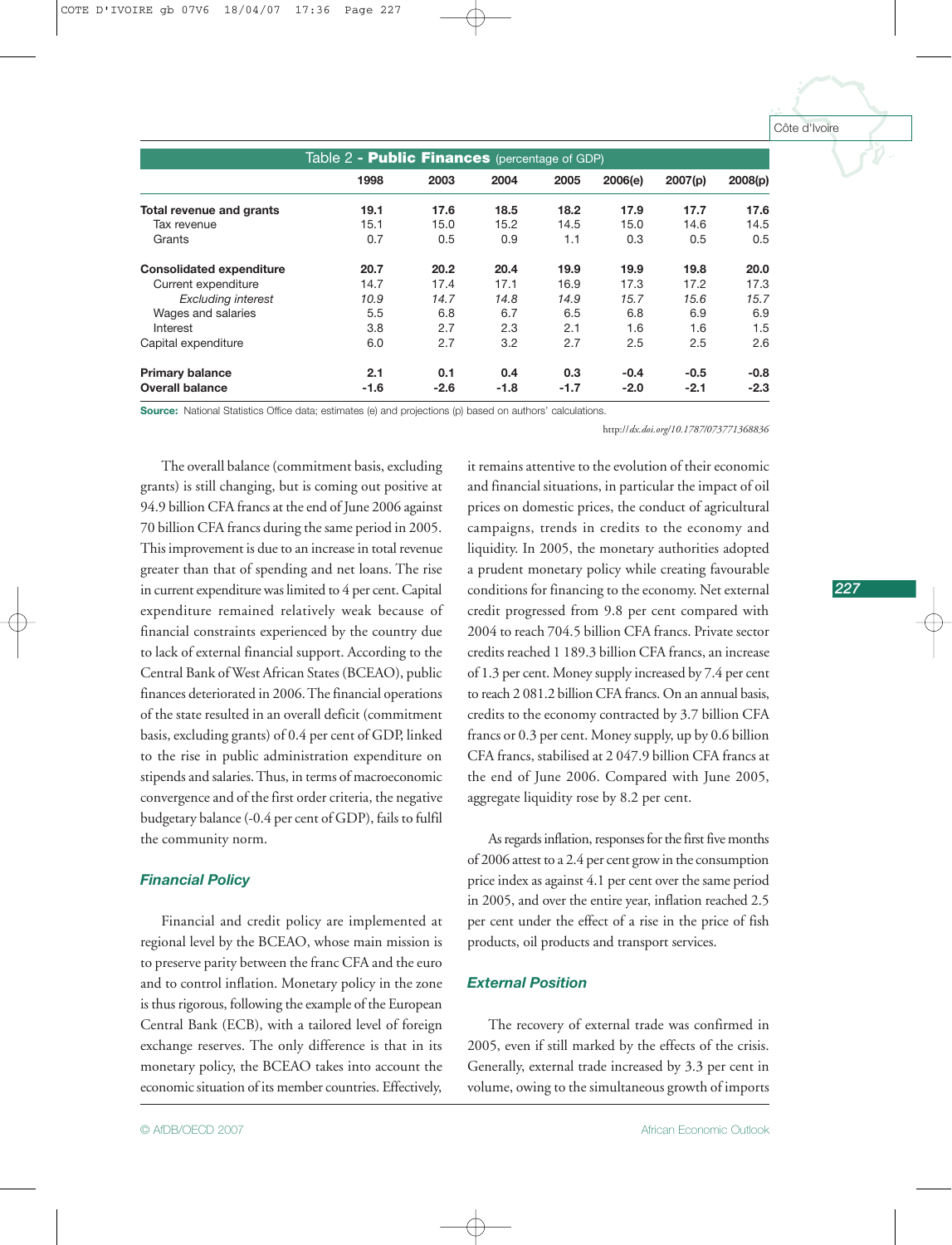(2.5 per cent) and exports (3.9 per cent). In value, imports rose by 18.5 per cent and exports by 8 per cent. The deterioration of the trade balance observed since 2002 was confirmed in 2005, when it reached 14.5 per cent of GDP. This downturn apparently continued with a trade balance of 12.9 per cent of GDP in 2006 because of a drop in cocoa exports and a rise in imports of equipment goods. The weakness of the international cocoa markets and the rise in imports could not be totally offset by the increase in the oil surplus resulting from the strong rise in the international price of energy. The current account balance was for the first time in

deficit by 6.6 billion CFA francs (approximately 0.3 per cent of GDP), an evolution that can mainly be attributed to the deterioration of the trade balance. Raw cocoa exports have been decreasing regularly since 2002 (a cumulative decrease of 30 per cent in four years): they accounted for 27 per cent of exports in 2005 as against 40 per cent in 2002. At the end of November 2006, 200 000 tonnes of cocoa were ready for export, as against 300 000 tonnes for the same period in 2005, which constitutes a significant loss to recoup, as much for exporters as for the state, which loses substantial tax revenue in this way, notably on the DUS export tax.

| Table 3 - <b>Current Account</b> (percentage of GDP) |        |        |                  |        |         |         |         |  |
|------------------------------------------------------|--------|--------|------------------|--------|---------|---------|---------|--|
|                                                      | 1998   | 2003   | 2004             | 2005   | 2006(e) | 2007(p) | 2008(p) |  |
| Trade balance                                        | 13.1   | 18.5   | 16.6             | 14.5   | 12.9    | 13.5    | 12.9    |  |
| Exports of goods (f.o.b.)                            | 34.6   | 40.9   | 43.3             | 44.3   | 45.1    | 43.7    | 42.9    |  |
| Imports of goods (f.o.b.)                            | 21.6   | 22.4   | 26.7             | 29.9   | 32.1    | 30.2    | 29.9    |  |
| <b>Services</b>                                      | $-7.1$ | $-8.1$ | $-8.2$           | $-7.9$ | $-8.3$  | $-8.1$  | $-8.2$  |  |
| Factor income                                        | $-5.5$ | $-4.8$ | $-4.2$           | $-4.0$ | $-3.9$  | $-6.0$  | $-5.8$  |  |
| <b>Current transfers</b>                             | $-3.1$ | $-3.5$ | $-3.0$           | $-2.8$ | $-2.8$  | $-1.0$  | $-1.0$  |  |
| <b>Current account balance</b>                       | $-2.7$ | 2.0    | 1.2 <sub>2</sub> | $-0.3$ | $-2.1$  | $-1.6$  | $-2.0$  |  |

**Source:** Source: National Statistics Office data; estimates (e) and projections (p) based on authors' calculations.

http://*[dx.doi.org/10.1787/385820705017](http://dx.doi.org/10.1787/385820705017)*

Although the country has exported oil since 2002, the increase in imports was primarily the result of the rise in oil prices. Imports went from 576.5 billion CFA francs in 2004 to 867.8 billion CFA francs in 2005. Imports of equipment goods (spare parts or new equipment such as machines, engines and utility vehicles) reached 1 077.4 billion CFA francs in 2005, as against 838.9 billion CFA francs in 2004, owing to the positive development of most industrial branches. Furthermore, imports of consumables grew overall. Purchases of medicines, which are third in rank in imports after oil and rice, grew by 14 per cent. In 2006 exports showed a stronger performance linked to the rise in exports of oil products but imports increased as well. Thus the current account balance, excluding transfers, showed a surplus equivalent to 0.7 per cent of GDP, as against 2.5 per cent in 2005.

In terms of international agreements, Côte d'Ivoire is a member of the *Conseil de l'Entente* between Benin, Burkina Faso and Niger, of the West African Economic and Monetary Union (WAEMU) and of the Economic Community of West African States (ECOWAS). The resumption of financial assistance from the Bretton Woods Institutions and the restarting of the debt reduction process within the framework of the Heavily Indebted Poor Countries (HIPC) Initiative, from which Côte d'Ivoire began benefiting in 1998, are urgent priorities. They are still nonetheless secondary to the normalisation of the political situation. In 2005 and 2006, the government instigated discussions with the IMF for a post-conflict aid programme, which became active on signature of a letter of intent by the prime minister. In tandem with the World Bank, \$100 million of support for the National Disarmament, Demobilisation and Reintegration Plan (PNDDR) was negotiated in June 2006. These programmes nonetheless remain linked to the discharge of arrears owed to the World Bank, which reached a total of 200 billion CFA francs.

The last reduction of its public debt from which Côte d'Ivoire was able to benefit was agreed in April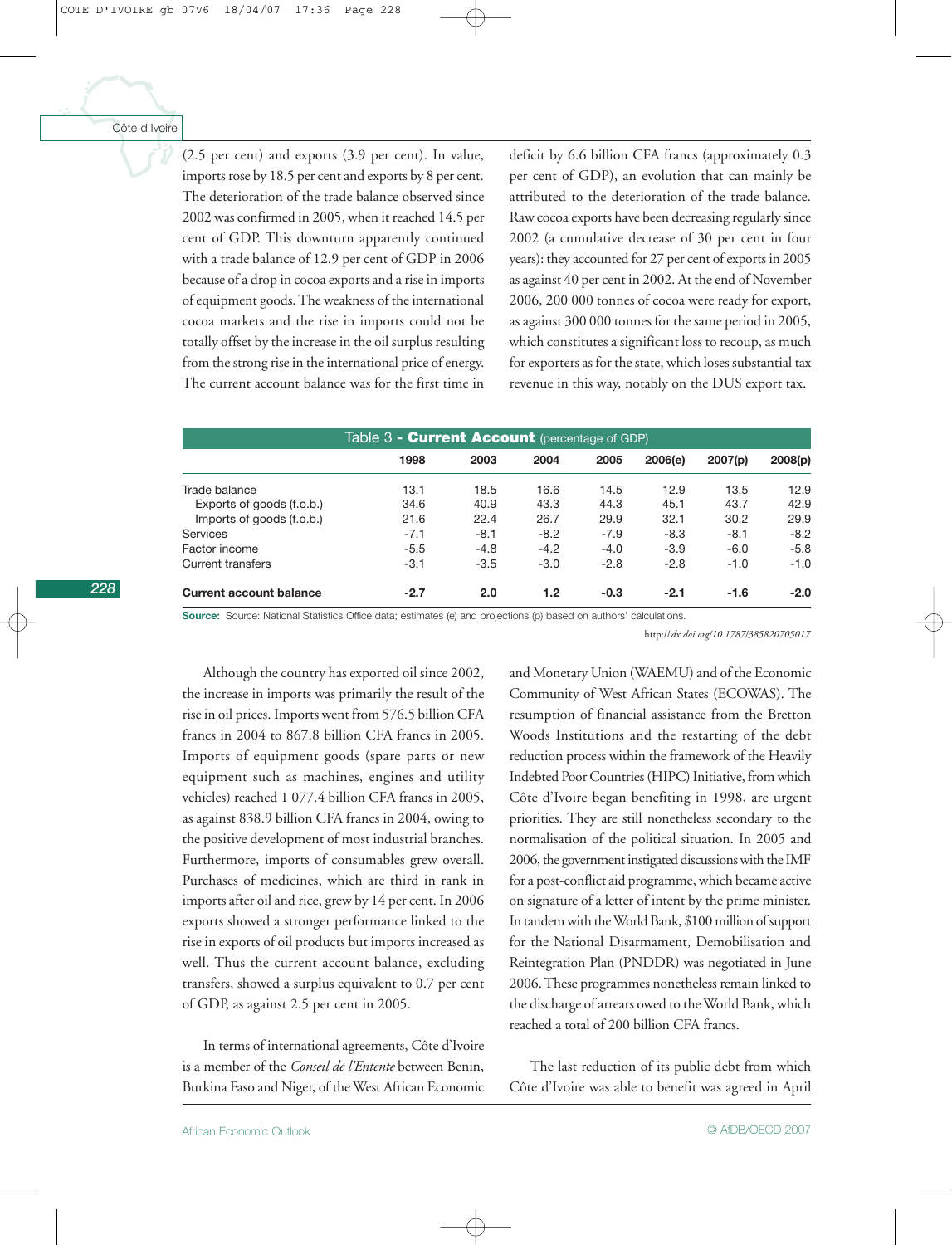

Figure 3 **- Stock of Total External Debt** (percentage of GDP) **and Debt Service** (percentage of exports of goods and services)

**Source:** IMF.

2002. This relief, which corresponded with a preliminary agreement to the strengthened HIPC Initiative, marked the resumption of financial co-operation between Côte d'Ivoire and its foreign partners. It translated into debt cancellation of \$911 million and the reduction of debt servicing from \$2.26 billion to \$750 million between 1 April 2002 (the date of the agreement with the Paris Club creditors) and 31 December 2004. The relief granted by foreign creditors assumed that Côte d'Ivoire would respect the terms of the three-year agreement concluded with the IMF under the Poverty Reduction and Growth Facility (PRGF), and it would have allowed further relief once the HIPC Initiative decision point had been reached. This process was interrupted however by the crisis. The overall public debt of Côte d'Ivoire was estimated at 5 524.7 billion CFA francs at end 2005, which is 64.1 per cent of GDP and 128.8 per cent of goods and services exports. This amount includes 4 746.3 billion CFA francs of foreign debt (55.1 per cent of GDP and 109.9 per cent of goods and services exports) and 778.4 billion CFA francs of domestic debt (9 per cent of GDP). Compared with 2004, there has been a 2 per cent reduction of 97.4 billion CFA http://*[dx.doi.org/10.1787/406813772163](http://dx.doi.org/10.1787/406813772163)*

francs. Outstanding external debt is broken down primarily between multilateral creditors (1 593.8 billion CFA francs), members of the Paris Club (1 991.5 billion CFA francs), and the London Club (1 123.5 billion CFA francs).

### **Structural Issues**

### *Recent Developments*

The unfavourable situation created by the sociopolitical crisis does not prevent the government from continuing to take measures to lighten the negative effects of the crisis. Notable advances took place in 2005.

At public administration level, the national steering committee for the reorganisation of the administration (*Comité National de Pilotage du Redéploiement de l'Administration* - CNPRA) implemented a pilot project to return state agents to the western region (3 756 civil servants in total) and to rehabilitate public buildings,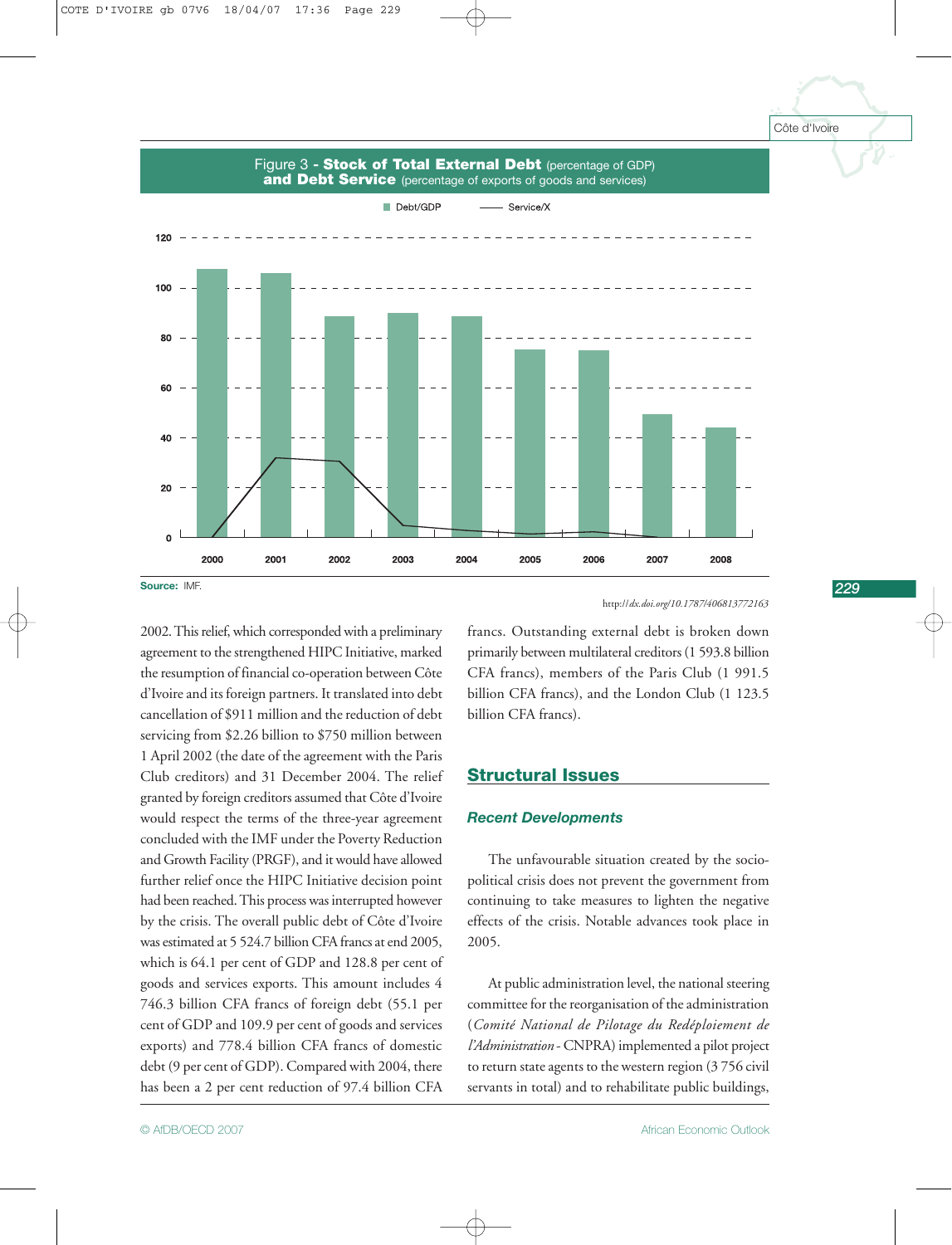roads and water services, with the aim of facilitating the return of populations to the occupied zones. After execution of this pilot phase in the west, the CNPRA then carried out a census of displaced civil servants. Around 15 000 agents were waiting to reclaim their posts. The crisis strongly deteriorated transport and administrative infrastructures.

In the agricultural sector, measures were taken in the coffee-cocoa sector in order to reduce indirect taxes, brought from 54.26 CFA francs per kilogramme to 53.15 CFA francs per kilogramme. These measures followed the rationale of decree n° 420 of 21 October 2005 fixing of the level of taxes and dues for 2005/06 agricultural campaign. In addition, the authorities strengthened the monitoring and control of financial movements by putting in place a reliable information system for levies and allocations. In the medium term, the steering committee report must be published so that the reforms can be strengthened and the second phase of the financial audit of the sector must be finalised. The first phase of audit took place in July 2003.

In the energy sector, the leasing contract with the electricity company, *Compagnie Ivoirienne d'Electricité* (CIE) was extended in September 2005. This extension was accompanied however by major provisions including, notably: *(i)* regular monitoring of contract execution; *(ii)* setting up a fund equipped with a management committee; and, *(iii)* the possibility or revising the contract every five years. These provisions, which enable the institutional framework to be improved, will contribute to stabilising the financial situation of the sector (given the implementation of recommendations from the tariff study of the sector). It should however be noted that the electricity sector is widely stricken and there are not inconsiderable risks of disturbance in the medium term, despite the increase in the level of rural electrification.

In 2005, the banking system was comprised of 19 credit establishments, of which 17 were banks (16 in 2004) and 2 were financial establishments. These developments were due to authorisations granted to the *Banque Régionale de Solidarité Côte d'Ivoire* (BRS-Côte d'Ivoire) and to Citibank Côte d'Ivoire, and to the

withdrawal of the authorisation of the Citibank NA-Abidjan branch. The financial institutions are characterised by activity mainly oriented towards leasepurchasing of property and goods. The *Caisse Nationale des Caisses d'Epargne* (CNCE), formerly the *Caisse d'Epargne et des Chèques Postaux* (CECP), was set up as a banking establishment by decree n° 2004-565 of 14 October 2004, bringing an increase in capital and transforming the CNCE into a bank. This new structure has delayed implementing the reforms recommended under the framework of the restructuring, which has brought about a new accumulation of arrears with the state. With the perspective of absorbing these, through decree n°2005-306 of 29 September 2005 for the financial restructuring of CNCE, the government accepted the discharge of the cumulative losses covering the 1999-2003 period and the capital conversion of a part owed to the Treasury. The lifting of these constraints enabled the transformation of CNCE into a bank.

Following devaluation of the CFA franc in 1994, a labour consultation commission was put in place in Côte d'Ivoire in order to consider a new standard salary grill for the different sectors of the economy. The work of this commission resulted in the signing of agreements between the state, the three central unions and Côte d'Ivoire employers, and in an official salaries scale for Côte d'Ivoire. This document establishes a minimum professional wage (SMIG) and a minimum agricultural wage (SMAG) set at: 211 CFA francs per hour, or 36 607 CFA francs per month for industry; at 333 CFA francs per day for the agricultural sector; and, at 581 CFA francs per day for the forestry sector. Executive salaries are fixed by negotiation between employer and employee.

The telecommunications sector has developed appreciably despite the crisis. Introduced in Côte d'Ivoire in 1996, GSM (global system for mobile) cellular mobile telephony is today operated by three licensed enterprises: Orange Côte d'Ivoire, MTN-Côte d'Ivoire and Atlantique Télécom, which launched its activities in June 2006 under the brand name of "Moov". The US enterprise, Comstar Cellular, which also held an operating license, ceased activity three years previously. The mobile telephony market is constantly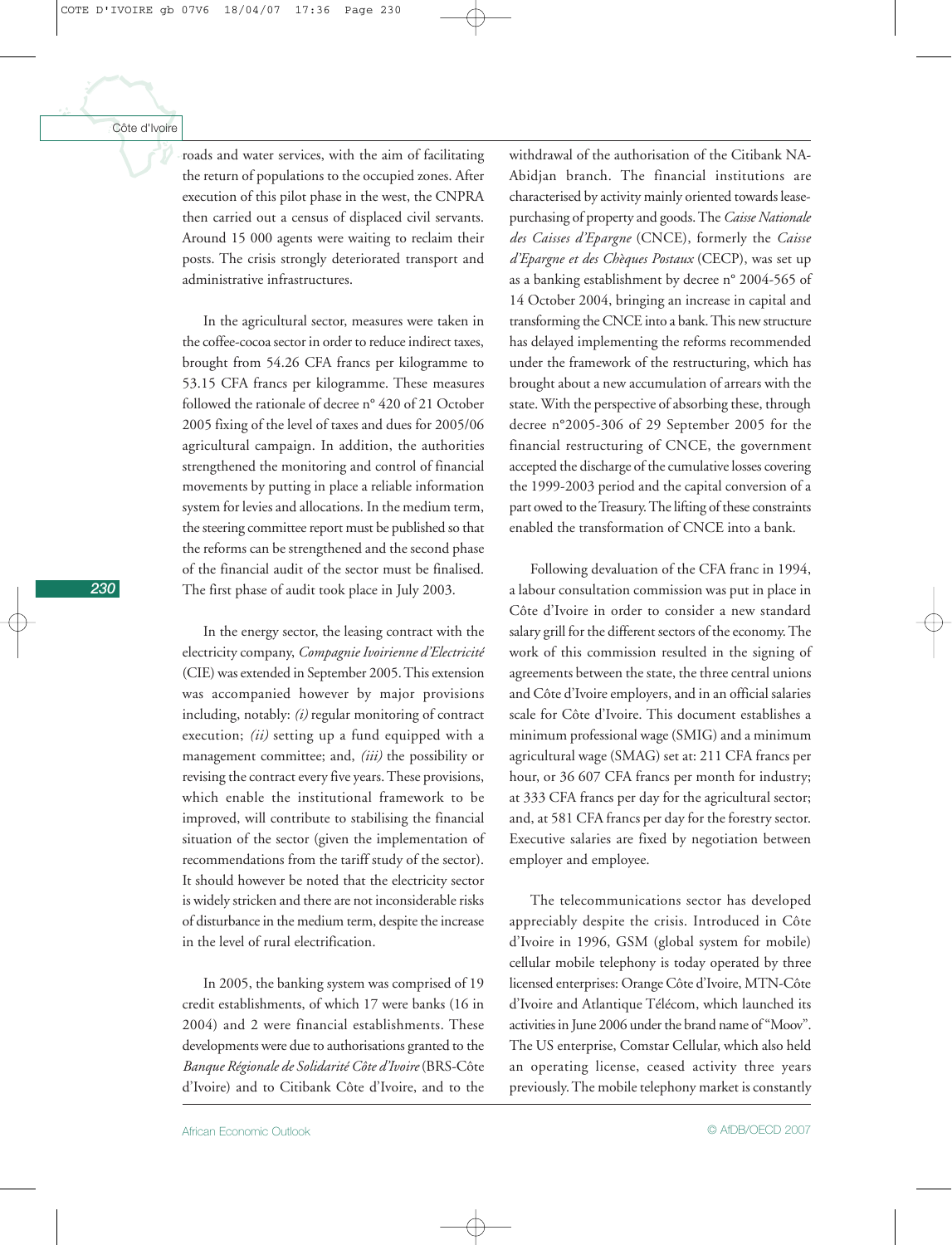moving, with operators competing in ingenuity to offer the best solutions to their clients at the most competitive prices. However, Orange Côte d'Ivoire, a subsidiary of the France Télécom group, is predominant in the market by number of subscribers. Where geographical coverage is concerned, the most recent arrival (Moov) is the least well represented nationally, while Orange Côte d'Ivoire and MTN Côte d'Ivoire cover more than half the country. Around seven companies provide Internet access in Côte d'Ivoire. This relatively young market is rapidly developing thanks to the lowering of connection charges. Clients are mostly from the professional sector, as access costs are still high for the average individual. These latter prefer Internet cafés that offer cheaper rates, with one hour of connection often costing just 250 CFA francs. According to the figures published by the Côte d'Ivoire telecommunications agency, in terms of subscriber numbers the market is dominated by Aviso, a subsidiary of Côte d'Ivoire Télécom, followed by Africa Online and Afnet. Internet service suppliers offer solutions graded according to client category and their needs. In 2003, Côte d'Ivoire Télécom launched an ADSL product, which enables the high-speed transmission of multimedia data via the telephone network.

### *Access to Potable Water and Sanitation*

In Côte d'Ivoire, the population is supplied with potable water in three ways: urban water systems, village water systems and improved village water systems.

In urban areas, the institutional arrangement for managing potable water services centres on a private operator, SODECI, (*Société de Distribution d'Eau de Côte d'Ivoire*), which operates the national potable water supply system under a 20-year leasing contract (1987-2007). With the support of the World Bank, in 1987 the government of Côte d'Ivoire introduced a reform formalised through several decrees, notably decree n°87-1471 of 17 December 1987, which approved the concession agreement signed between the state and SODECI for the public water distribution service. SODECI is a subsidiary of the French urban and rural planning enterprise, Saur (*Société d'Aménagement Urbain et Rural*). Within this framework, SODECI is responsible for routine operation of the service in terms of treatment, distribution and billing of potable water in the country's towns and cities. The state of Côte d'Ivoire however, which owns the installations, decides on which investments to make to extend the network. To this end, the water management department, the *Direction de l'Eau*, which became the *Direction de l'Hydraulique Humaine* (DHH) (Department for Potable Water), represents the government in the management and operation of the conceded service. The DHH, which reports to the Ministry of Economic Infrastructure, is in charge of monitoring the exploitation of state holdings, that is to say, the creation of national policy for water resource programmes and implementing research, assessment, protection and mobilisation programmes for potable water consumption. It is also charged with organising and monitoring construction and maintenance of facilities related to the production and public distribution of potable water.

The 1987 institutional reform also structured village water resources. This made the DHH the main actor in village water resources and thus gave it control of the national policy for both urban and village potable water. However, in rural areas, follow-up of execution of projects is undertaken by the *Direction Nationale de l'Hydraulique Villageoise*(DNHV) (national department of rural water systems). Provision of potable water to rural communities was realised through the *Programme National d'Hydraulique Villageoise*(PNHV) (national programme for rural water systems) that was set up in 1973 in order to exploit underground water resources via wells and boreholes to supply potable water to the rural population. However, difficulties appeared in the strategy to supply rural groups, notably, the high cost of operations and the lack of adequate equipment in semi-modernised villages, as well as the virtual absence of technical assistance related to the completion of works. To remedy these problems, an improved village water system (*système d'hydraulique villageoise améliorée*- HVA) was introduced in 1990. In rural areas, the population is responsible for its exploitation and maintenance within the framework of the DHH. To benefit from the allocation and realisation of an HVA system, the locality must fulfil certain criteria, notably: *i*) have a population of between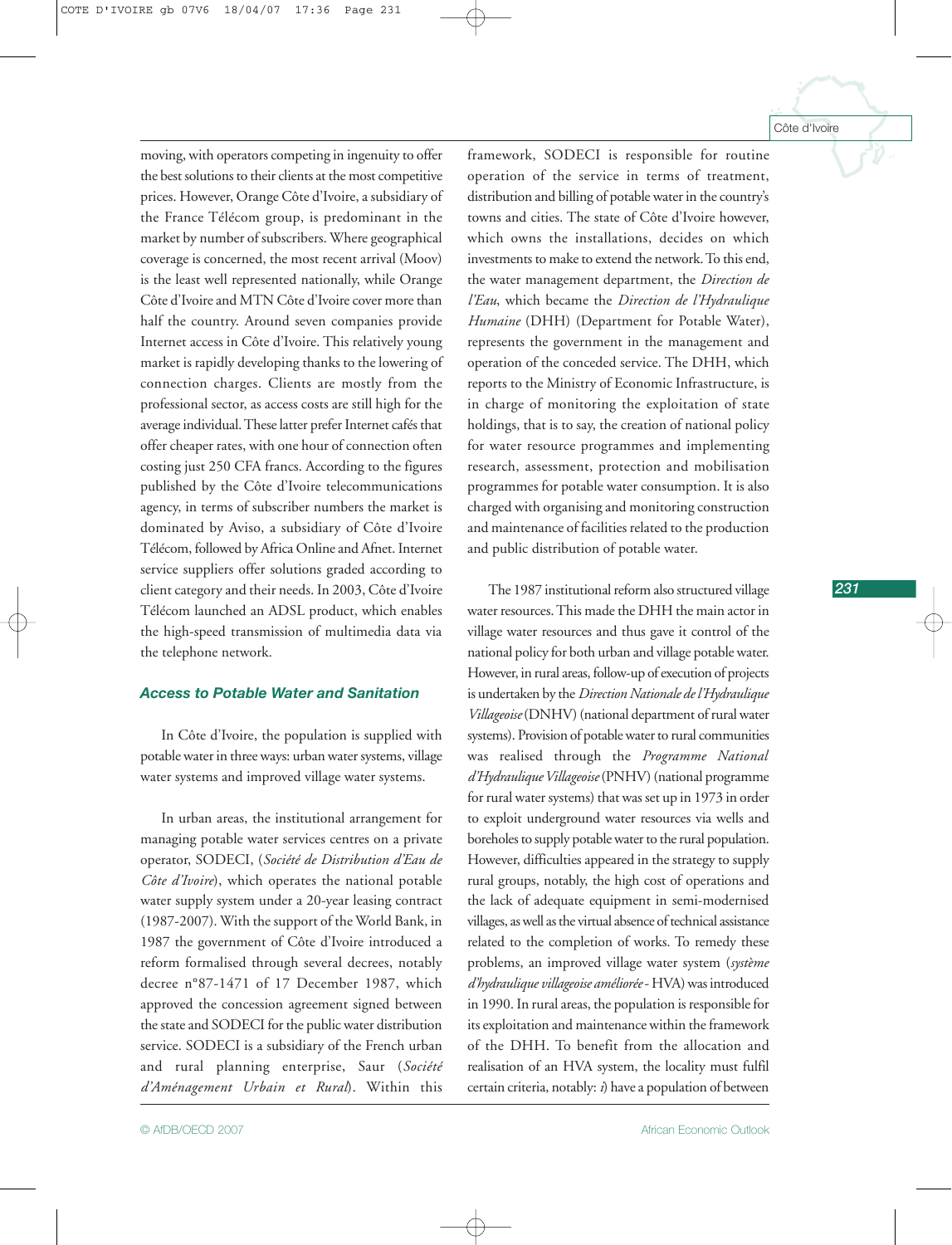1 000 and 4 000 inhabitants; *ii*) agree to contribute 10 per cent to financing; *iii*) be divided into plots and have undergone electrification; *iv)* have a borehole capacity of more than 3 m3 /hour; and, *v*) establish a management committee.

To finance the requirements of this sector and contribute to new investments, the state has put in place a water rates system divided in five consumption categories: social (0-18 m3 /quarter), domestic (19-90 m3 /quarter), normal (91-300 m3 /quarter), industrial (more than 300 m3 /quarter) and administrative (special rate). The water rate comprises three elements: *i*) the farmer's part (remuneration of the concession holder) allowing operation costs to be met; *ii*) a surcharge for the water development fund (*Fonds de Développement de l'Eau* - FDE) to finance the extension and renewal works authorised by the DHH; and finally, *iii*) a special water tax (*taxe spéciale de l'eau* - TSE) given to the national water fund (*Fonds National de l'Eau* - FNE) to service state debt from the sector. The price scale, which is identical throughout Côte d'Ivoire, varies according to consumption level. The social, domestic and normal consumption bands are respectively billed at 184 CFA francs, 286 CFA francs and 464 CFA francs per m3. For the industrial band, the cost per m3 of water is fixed at 532 CFA francs and a single rate of 360 CFA francs is applied for the administration. Subsidised connections accounted for more than 3 billion CFA francs before 2001. In 2002, the government decided to restrict the criteria for attribution of subsidised connections in order to limit the envelope to 1 billion CFA francs. Over the 1997-2002 period, subsidised connections accounted for nearly 15 billion CFA francs financed by the FDE.

With regard to urban water resources, more than half of the urban population is connected to the potable water system, either via individual connections, or via standpipes. This system allows the production of 110 million m<sup>3</sup> of potable water per year and ensures a coverage rate of 75 per cent. The rest of the population consumes water from private wells, illegal water-sellers, rivers or other non-hygienic sources of water. The coverage rate of potable water for Abidjan is 82 per cent and 75 per cent nationally.

At village water resource level, efforts to improve water supply to rural areas have encountered two major problems. Effectively, 37 per cent of infrastructure requirements have yet to be met, which represents a need for almost 8 000 further water supply points. As regards maintenance, many population centres lack potable water because of a high breakdown rate. This stands at 60 per cent over the whole country and is caused by the socio-political crisis in Côte d'Ivoire.

In terms of the improved village water system (HVA), groups are provided with potable water via standpipes. Since 1990, when they were established, 118 localities have been equipped with a total of 1 470 standpipes. The cost of extending coverage to all these localities is estimated at around 110 billion CFA francs.

The political crisis has had an effect on the entire Côte d'Ivoire water sector. The European Union has remained one of the chief supporters for resolving water issues during the crisis period. It had already agreed to an emergency programme, named PUR 1, which has been fully carried out. A second emergency programme (PUR 2) is currently being carried out. PUR 1 consisted, among other things, of buying treatment products to sterilise water and of creating boreholes in the north. PUR 2 is concerned with the sinking of boreholes in Korhogo, cleaning reservoirs, replacing water channels in this city and, carrying out works in Man and Bouake, etc. The chaotic shantytowns that have sprung up in Abidjan, due to population displacement following the crisis, are threatening the water table that supplies the capital with potable water. This is also the case for the lagoon that serves as a reservoir. Frequent dredging of the banks is reducing the thickness of the protective layer against contamination by saltwater.

After the initial large works to improve sanitation and drainage in Abidjan in 1975, the economic capital was equipped with at least 1 040 kilometres of water drainage network. This allowed the construction of infrastructure necessary for equipping constructible land and the curbing of flooding problems. Since then however, nothing further has been done. Consequently,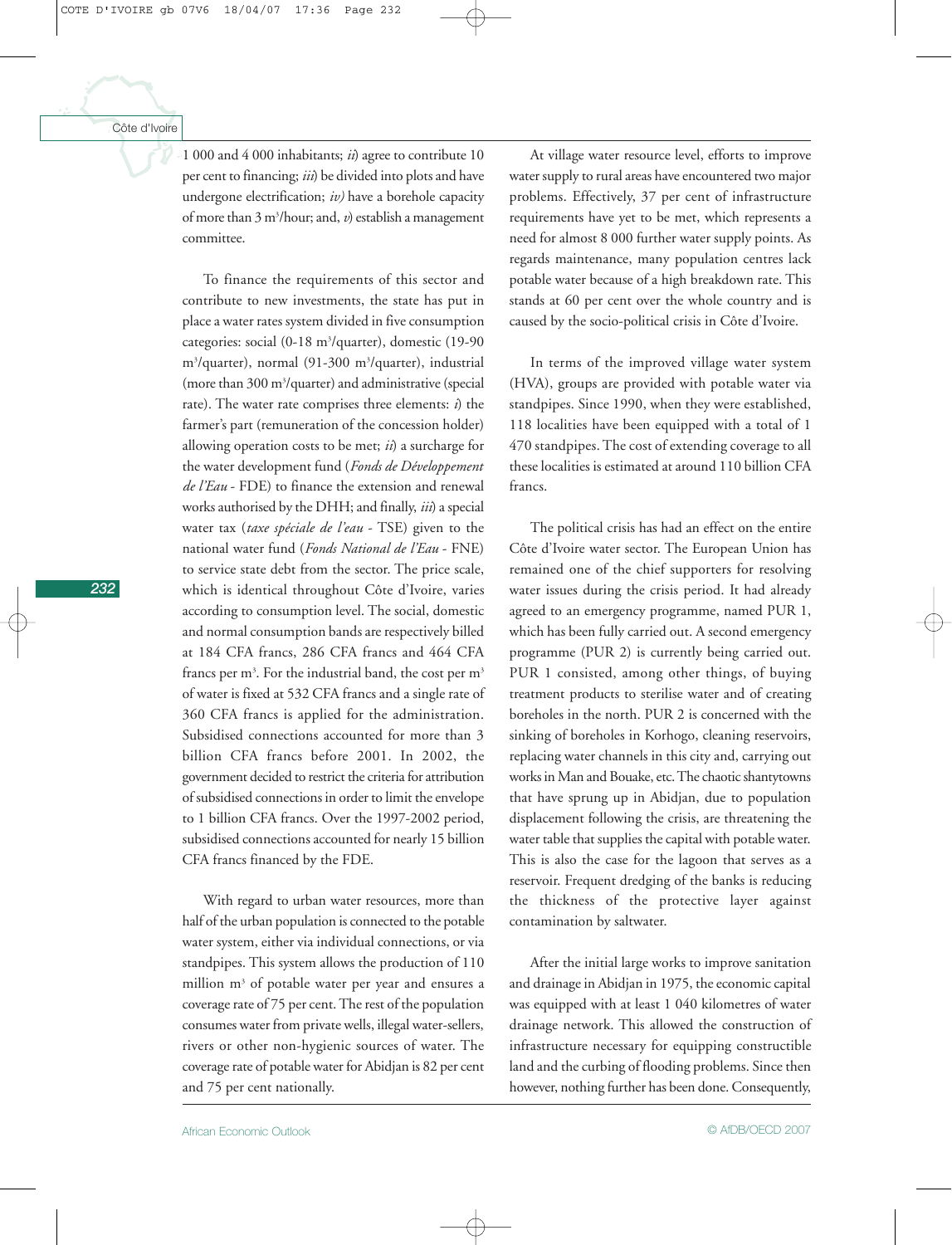less than 49 per cent of households have access to appropriate sanitary installations. This is even more serious throughout the country. Only seven cities (Bouake, Yamoussoukro, Daoukro, Daloa, Gagnoa and San Pedro) have a real sanitation plan. That said, they are collapsing under the weight of problems with waste- and rainwater disposal.

The national sanitation policy was revised in 1973 to focus on several major guidelines. From 1983 to 1995, taking these guidelines into account the government prepared and executed a programme to improve environmental protection and to manage investments in the sanitation sector rationally. Further to this, in August 1999 SODECI obtained a 12-year concession contract (1999-2011) to manage covered waste- and rainwater channels, theoretically disposed of in a sea outfall passing through the Vridi canal. This service is billed to the client in the form of a fee payment, the amount charged depending on potable water consumption. To these institutions must be added the national technical research and development department (*Bureau National d'Etudes Techniques et de Développement* - BNETD), a state company under the president of the republic, which ensures the conception, monitoring and management of outfitting and construction projects. Two of its departments are linked to the water sector, natural resources and the environment, and agriculture. It is this company that issues authorisations to the research departments.

Human water resource needs are estimated at almost 700 billion CFA francs for the 2002-25 period. Despite investments already agreed by the state, the requirements to ensure the supply of potable water to around 95 per cent of the population by 2025 (Millennium Development Goal) remain significant.

The government has taken measures to avoid the pollution of fresh water resources in the region of the capital of Abidjan by outlining a protective border of the water table and by subjecting every borehole to authorisation. To ensure efficient management of water resources, an institutional reform must be put in place through the creation of reservoir agencies that will manage water resources by catchment area. This regrouping will be carried out around three delegations of water regions taking on the three main geographic water reservoirs (Comoé-Agneby, Bandama-Boubo, Cavally-Sassandra).

The programme for the treatment and disposal of wastewater remains crucial and must be implemented rapidly, at least in the industrial sector, which dumps effluent in the lagoon and sea all too often. For village water systems, the fund for development and the promotion of coffee-cocoa activity (*Fonds de Développement et de Promotion des Activités du Café-Cacao* - FDPCC) and the drilling company Forexi signed an agreement at the beginning of 2004 to construct 2 000 wells in 48 country regions. Valued at EUR 15 million, the follow-up of work on this project is carried out in concert with the DNHV and the FDPCC.

Many projects are financed by international funding agencies, notably the African Development Bank (ADB), the Agence Française de Développement (AFD), the West African Development Bank and KFW (*Kreditanstalt für Wiederaufbau*). The political situation of the last few years has prevented the state from carrying out water sector programmes. The sponsors of these programmes have suspended all disbursements and the resumption of financing is strongly dependent on the normalisation of sociopolitical life in the country.

As regards sanitation, a rigorous awareness-raising and financing programme that is monitored by the authorities must be put in place. Financial resources, notably the specific surcharges on water consumption and the sanitation tax, that were initially allocated to the financing of sanitation and drainage, are not available, since they are not transferred to the FNE (the organism created to monitor works) when they are collected (for example the drainage tax included in land tax). The leasing contract with SODECI will no longer be sufficient to meet demand. The state is seeking funding of 200 billion CFA francs (of which 30 billion CFA francs alone will be for the city of Abidjan) to finance the sanitation and drainage of the main cities of the country.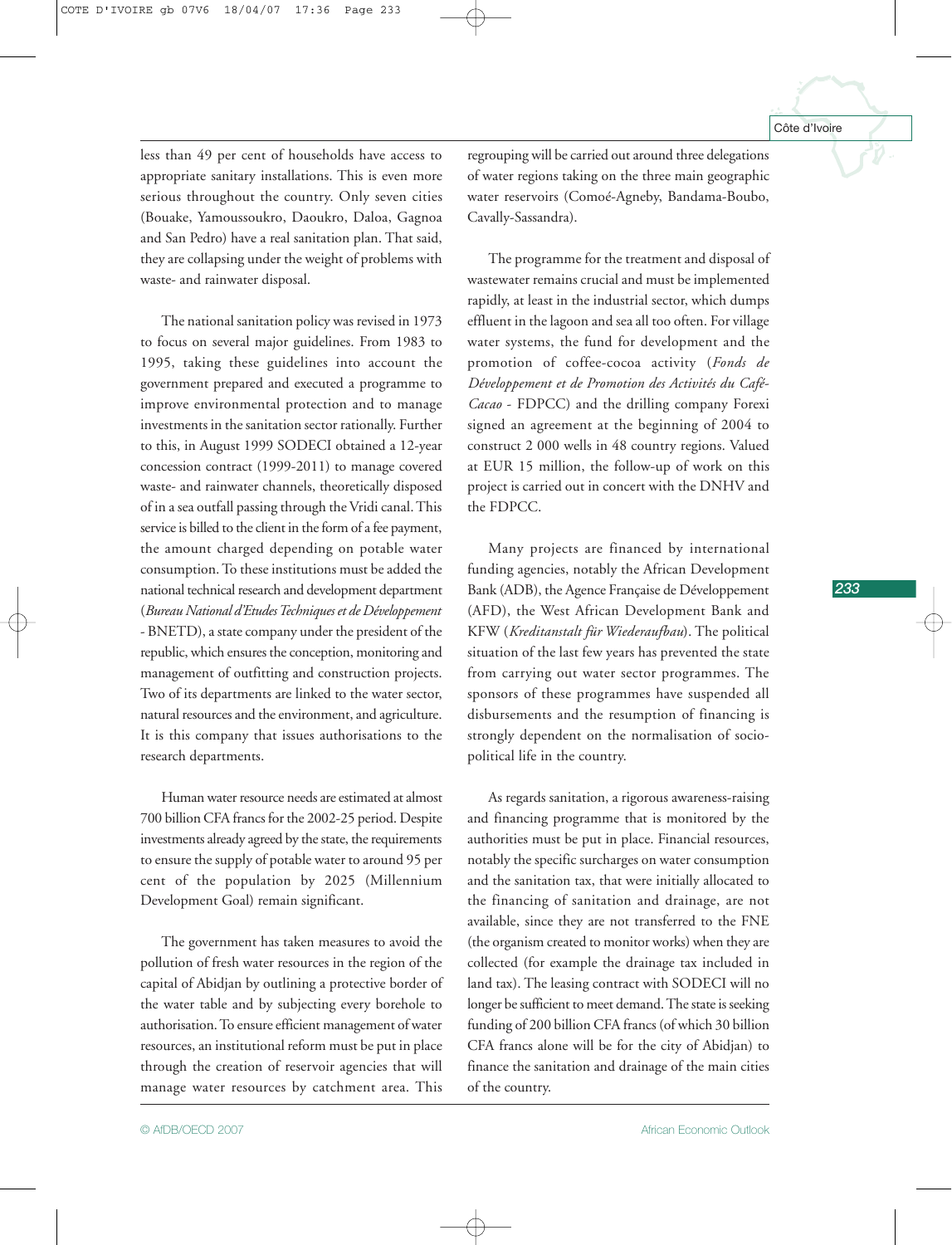# **Political Context and Human Resources Development**

After a plethora of summits, meetings and mediation at national and international level to find a solution to the crisis in Côte d'Ivoire, the country has still not managed to re-establish peace. The "neither war nor peace" situation experienced by the population of Côte d'Ivoire remains frozen and the country is still divided in two, with the north remaining under the control of rebel forces, as well as a strong presence of neutral forces, of which 3 500 are French soldiers and 7 000 are UN troops. The UN Security Council has extended, beyond the initial one-year period, the mandate for President Laurent Gbagbo, and Prime Minister Charles Konan Banny. The resolution 1721 which frames this new transition in Côte d'Ivoire reprises the decision of the Peace and Security Council of the African Union on its principal points, one of which is the allocation of expanded powers to the prime minister. Among other things it involves decision-making by decree or decree-acts in the council of ministers or government, and authority over defence and security forces. The prime minister must implement all the elements of the roadmap established by the International Working Group working towards the organisation of free and transparent elections, which must take place by 31 October 2007 at the latest. However, the effectiveness of this new resolution on the ground remains doubtful, and other questions also remain, arising from many unresolved points between the constitution and this last resolution.

This last United Nations resolution was much criticised, above all by the president of the republic who proposed a direct dialogue with the rebels, given that according to him, UN resolutions had not resolved the problems of Côte d'Ivoire and could not resolve them. Recent diplomatic developments (African Union Summit in Addis Ababa in January 2007) have demonstrated that the international community is ready to support this direct dialogue even if its outline is not very clear. On 4 March 2007, under the mediation of the President of Burkina Faso, Blaise Compaoré, this willingness of both parties to engage in a dialogue resulted in the signature of the Ouagadougou Agreement between President Gbagbo and the rebel chief, Guillaume Soro. This agreement sets out a detailed set of measures that should lead to political stability and, as a result, appears to represent a concrete first step towards the resolution of the crisis.

The activities of the independent electoral commission have begun and new ones from the PNDDR and the CNPRA are in operation. The IMF, following a mission conducted between 2-16 May 2006, gave its agreement in principle to support the efforts of Côte d'Ivoire to re-establish stable economic growth and improve the quality of life of the population. However, there still exist many disturbances that disrupt social life and that further destabilise the economy.

At the end of 2005, the prevalence of HIV/AIDS among adults (15-49 years) was 7.1 per cent, and 750 000 people of all ages were living with HIV in 2005. According to a report produced by the ministry of the fight against AIDS, the national infection rate went from 7 per cent in 1991 to 4.7 per cent in 2006. Despite the current crisis, the US has scheduled to provide an additional 10 billion CFA francs for the 2006/07 budget for the fight against HIV/AIDS in Côte d'Ivoire. A US emergency plan of 12 billion CFA francs in 2004 and 22 billion CFA francs in 2005 has already been deployed to prevent new infections. This new plan will contribute to the prevention of 200 000 infections by treating 77 000 Côte d'Ivoire inhabitants already infected with the illness. Infection rates in the scholastic population are estimated at 4 per cent according to this same report. The Côte d'Ivoire government has made AIDS in the scholastic population a new priority. Faced with the risks of a proliferation of infections and numerous cases of unwanted pregnancies in the school population, the government has decided to strengthen its teaching programme for combating AIDS in schools throughout the country. Thus, a new programme comprised of preventative education modules based on strengthening knowledge and psychosocial skills about AIDS has been adopted and will be implemented during the 2006/07school year.

The budget allocated to health has remained relatively weak. On domestic financing, health